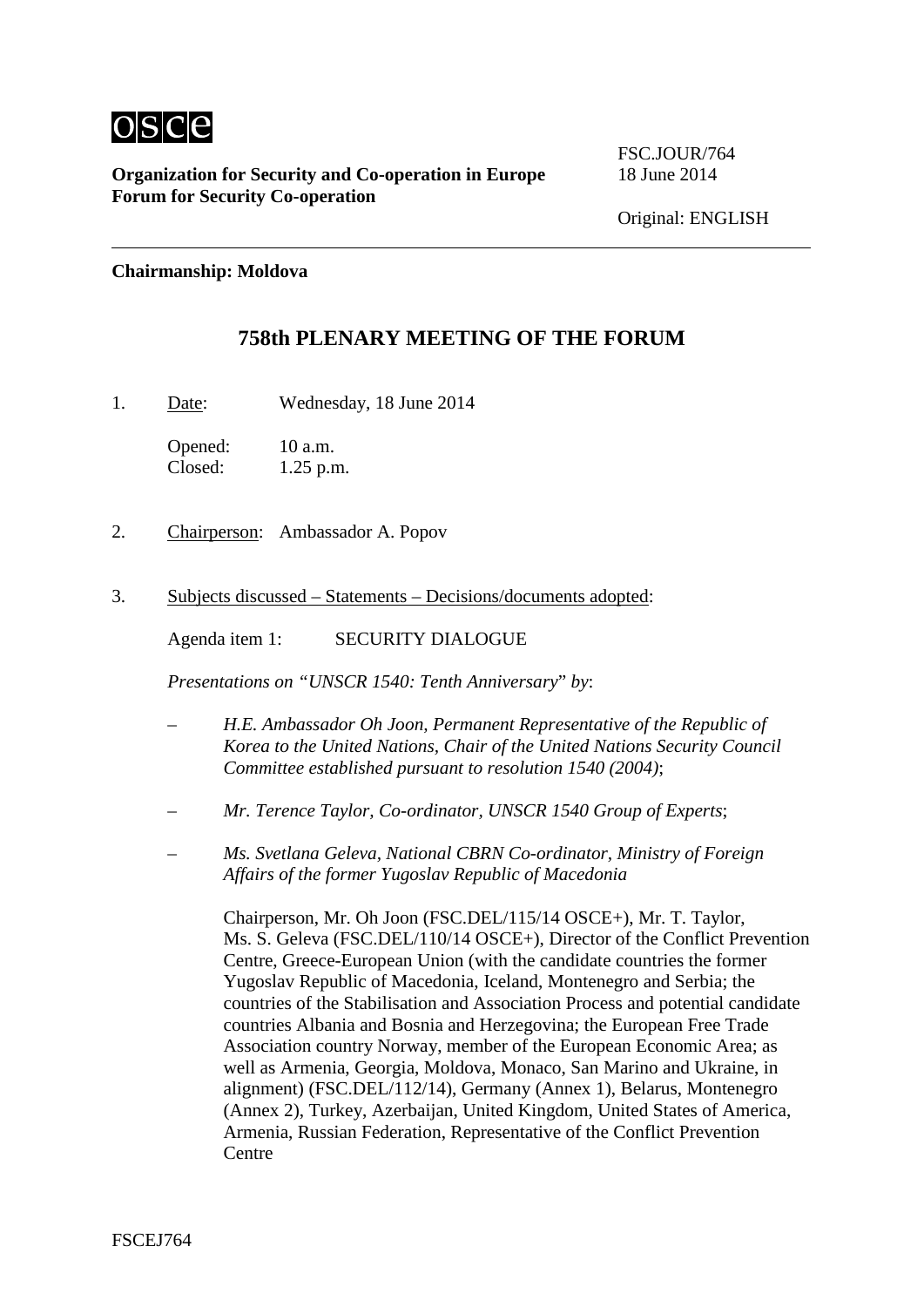#### Agenda item 2: GENERAL STATEMENTS

- (a) *Situation in Ukraine*: Ukraine (FSC.DEL/116/14), Greece-European Union (with the candidate countriesIceland and Montenegro; the countries of the Stabilisation and Association Process and potential candidate countries Albania and Bosnia and Herzegovina; the European Free Trade Association country Norway, member of the European Economic Area; as well as Georgia, San Marino and Ukraine, in alignment) FSC/DEL/113/14), Russian Federation, United States of America, Canada
- (b) *Global Summit to End Sexual Violence in Conflict, held in London from 10 to 13 June 2014*: United Kingdom (Annex 3), Denmark (Annex 4), Finland
- (c) *Meeting of the deputy chiefs of staff of the South-Eastern Europe Defence Ministerial Process (SEDM), held in Belgrade on 11 June 2014*: Serbia (Annex 5)
- (d) *Visit to the military facilities of the BENELUX countries, conducted from 19 to 24 May 2014*: Netherlands (also on behalf of Belgium and Luxembourg) (Annex 6)

Agenda item 3: ANY OTHER BUSINESS

- (a) *Matters of protocol*: Iceland, Chairperson, Turkey
- (b) *Invitation from the military advisers of the OSCE participating States to attend a happy hour, to be held on 18 June 2014*: Finland
- 4. Next meeting:

Wednesday, 2 July 2014, at 10 a.m., in the Neuer Saal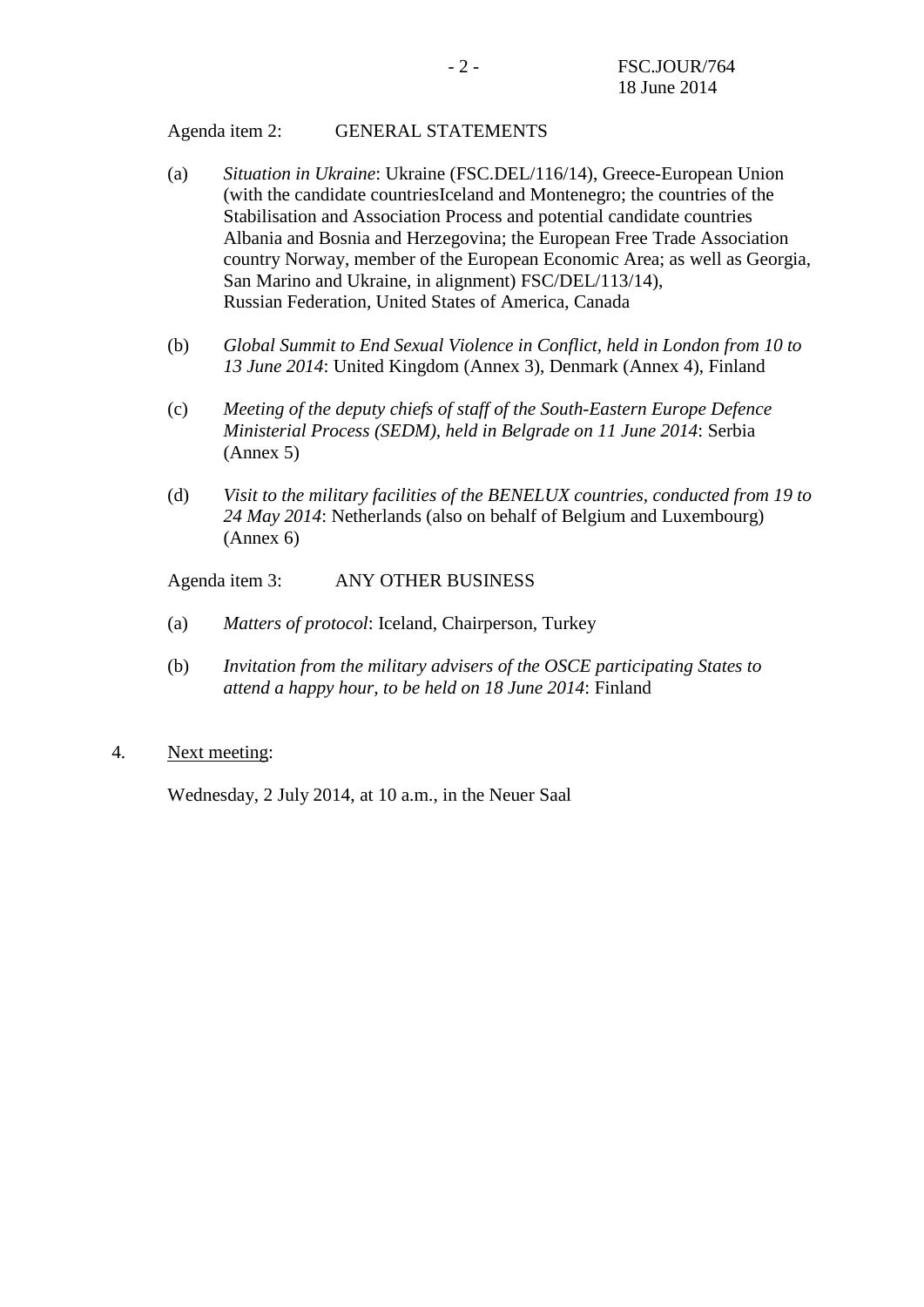

FSC.JOUR/764

**758th Plenary Meeting** FSC Journal No. 764, Agenda item 1

## **STATEMENT BY THE DELEGATION OF GERMANY**

Thank you, Mr. Chairperson. I also want to welcome H.E. Ambassador Oh Joon, Mr. Terence Taylor and Ms. Svetlana Geleva and thank them for their inspiring statements.

At the outset, let me emphasize our full support for the statement of the European Union. Given our UNSC membership in April 2004, when the UN unanimously adopted Security Council resolution 1540, we feel compelled to add some thoughts.

Ten years after its adoption, the relevance of UNSC resolution 1540 is as great as ever: Attempts by non-State actors to acquire weapons of mass destruction and related material remain one of the most severe threats to global security and humankind.

In this context, we commend in particular the tireless efforts of the 1540 Committee, under the able leadership of Ambassador Oh Joon, as well as the 1540 Group of Experts. We acknowledge the important role of the Committee as a forum for assistance matchmaking to further 1540 implementation. Germany continues to provide substantial support and assistance to other States' implementation efforts, including through our Federal Office of Economics and Export Control (BAFA), which acts as the implementing agency of the European Union's Programme for Outreach in Export Control of Dual-Use Items. We welcome the efforts of the 1540 Committee to look at ways to enhance assistance as a key element of 1540 implementation and would gladly see this aspect incorporated in a medium-term strategy yet to be elaborated. Offering assistance and exchange of best practices could also be a beneficial role for the OSCE and its participating States.

Mr. Chairperson,

Let me highlight an aspect of particular importance. The implementation of resolution 1540 requires active involvement of all the relevant stakeholders. In this context, the role of industry and the private sector remains an important concern of the German Government. This is why we initiated the "Wiesbaden Process" in co-operation with the UN Office for Disarmament Affairs two years ago. As a result, Germany has thus far hosted two major international industry outreach conferences on resolution 1540 aimed at facilitating the Committee's dialogue with industry, and strengthening the partnership between governments and the private sector.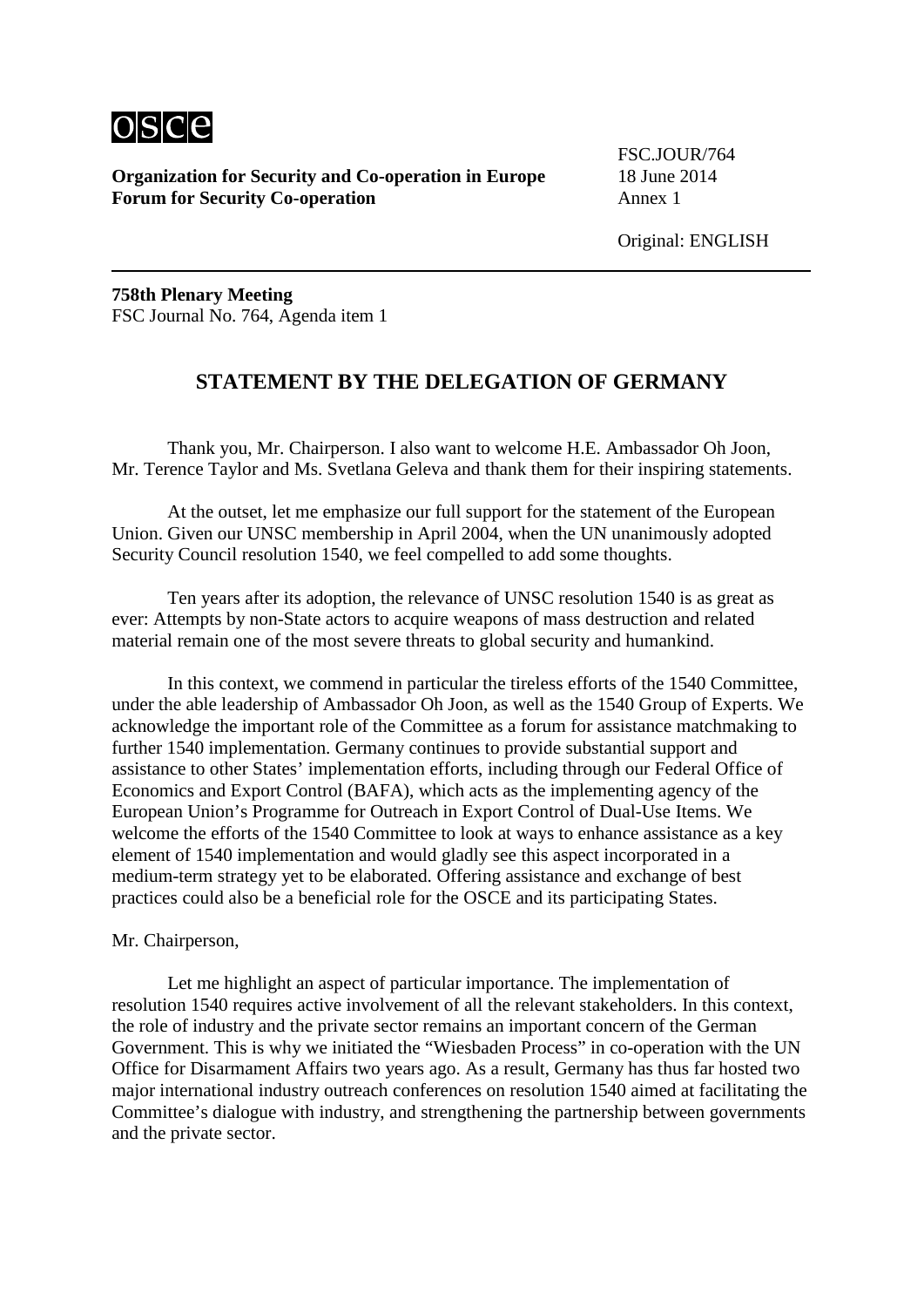This year, we are planning a conference on governance and compliance management, to take place in November, in order to further explore how industry can directly contribute to the international efforts of States to implement resolution 1540 in various areas and sectors, including biosecurity, chemical and nuclear security, transport, brokering and export control. We are confident that this first-ever process of dialogue with industry will provide valuable input for the Committee, also in view of its upcoming Comprehensive Review in 2016, as well as for its strategy and future priorities.

Very much in the spirit of the Wiesbaden-Process and following the call of the 1540 Committee Chair, I would like to inform you that we are currently finalizing – together with Australia – examples of effective practices for engaging industry in the field of export controls. We hope that our UN paper will serve as a tool for reference and may guide or assist other States in their implementation efforts.

Mr. Chairperson, let me once again reaffirm our strong commitment to the full and universal implementation of Security Council resolution 1540!

Finally, I would like to ask the Secretariat to attach this statement to the journal of the day.

Thank you.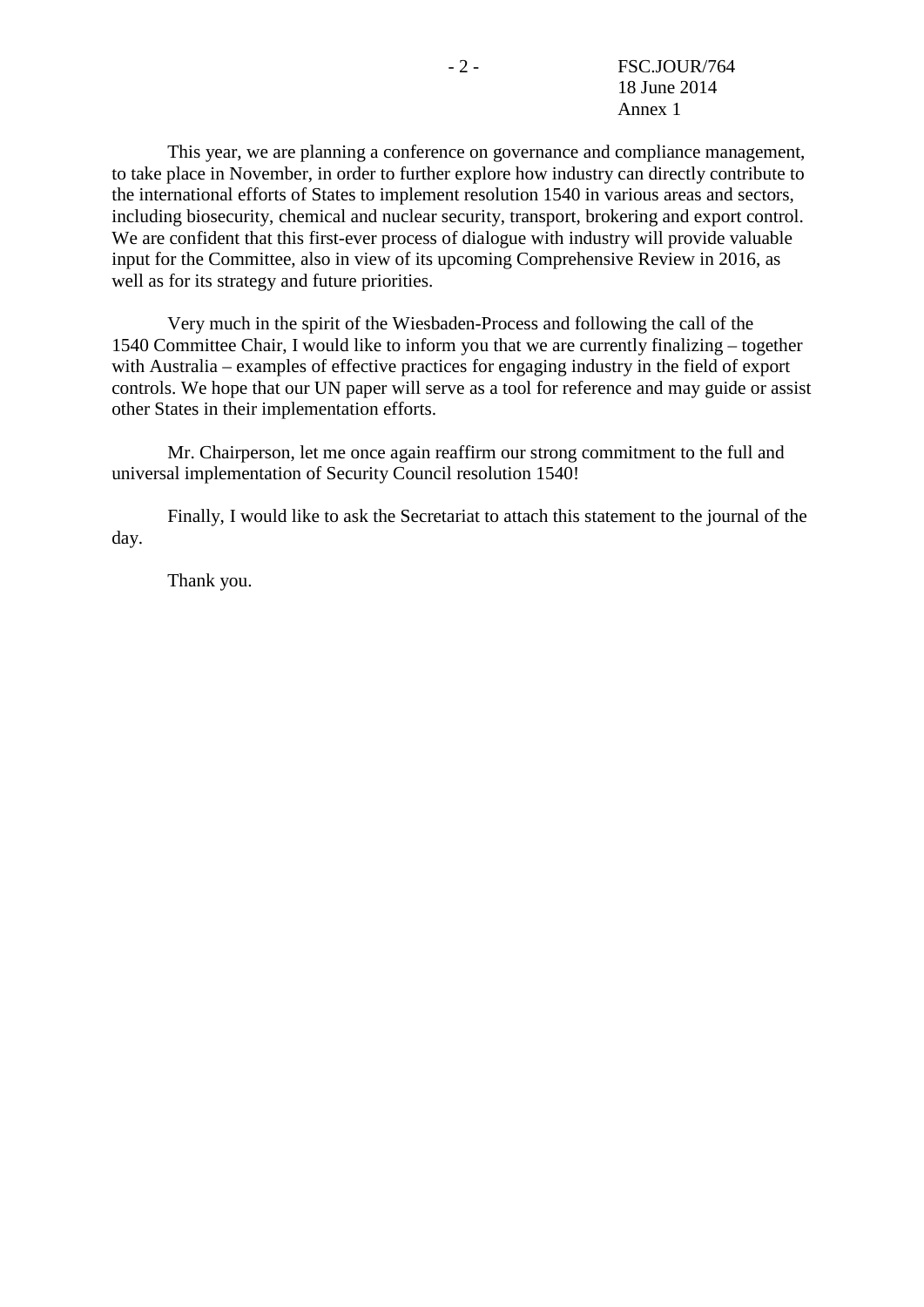

FSC.JOUR/764

**758th Plenary Meeting** FSC Journal No. 764, Agenda item 1

## **STATEMENT BY THE DELEGATION OF MONTENEGRO**

Mr. Chairperson,

Although Montenegro is in full alignment with the EU statement, I would like to add a few remarks in my national capacity. I also join in the warm welcoming of H.E. Ambassador Oh Joon, Chair of the UNSC Committee established pursuant to resolution 1540 (2004), Mr. Terence Taylor from the UNSCR 1540 Group of Experts, and Ms. Svetlana Geleva from the Ministry of Foreign Affairs of the former Yugoslav Republic of Macedonia.

Montenegro is fully committed to international peace and security, the fight against organized crime and terrorism, and the non-proliferation of WMD. Montenegro seeks to prevent non-State actors from succeeding in their effort to develop, manufacture, possess, transport or use any nuclear or biological weapons or their means of delivery, and the laws of Montenegro strictly prohibit such activities.

Being a State Party to the all relevant international agreements related to the proliferation of WMD and their means of delivery, Montenegro undertakes measures to fulfil its obligations stemming from UNSCR 1540 in a timely manner.

Montenegro has established an effective system of control of foreign trade in arms and dual-use goods, based on the implementation of international obligations and respect of the common criteria contained in the EU Common Position.

In accordance with the commitments stemming from the EU integration agenda, Montenegro has been undertaking numerous measures related to the reform of its Border Police and the Customs Administration.

With regard to accidents, we adopted the National Strategy for Emergency Situations (2006) and the Law on Protection and Rescue. In the case of accidents caused by chemical, biological and radiation materials, we have specific national plans.

In order to promptly implement its international obligations, and to facilitate and accelerate implementation of UNSCR 1540, in May of this year, Montenegro adopted a National Action Plan for the Implementation of UN Security Council Resolution 1540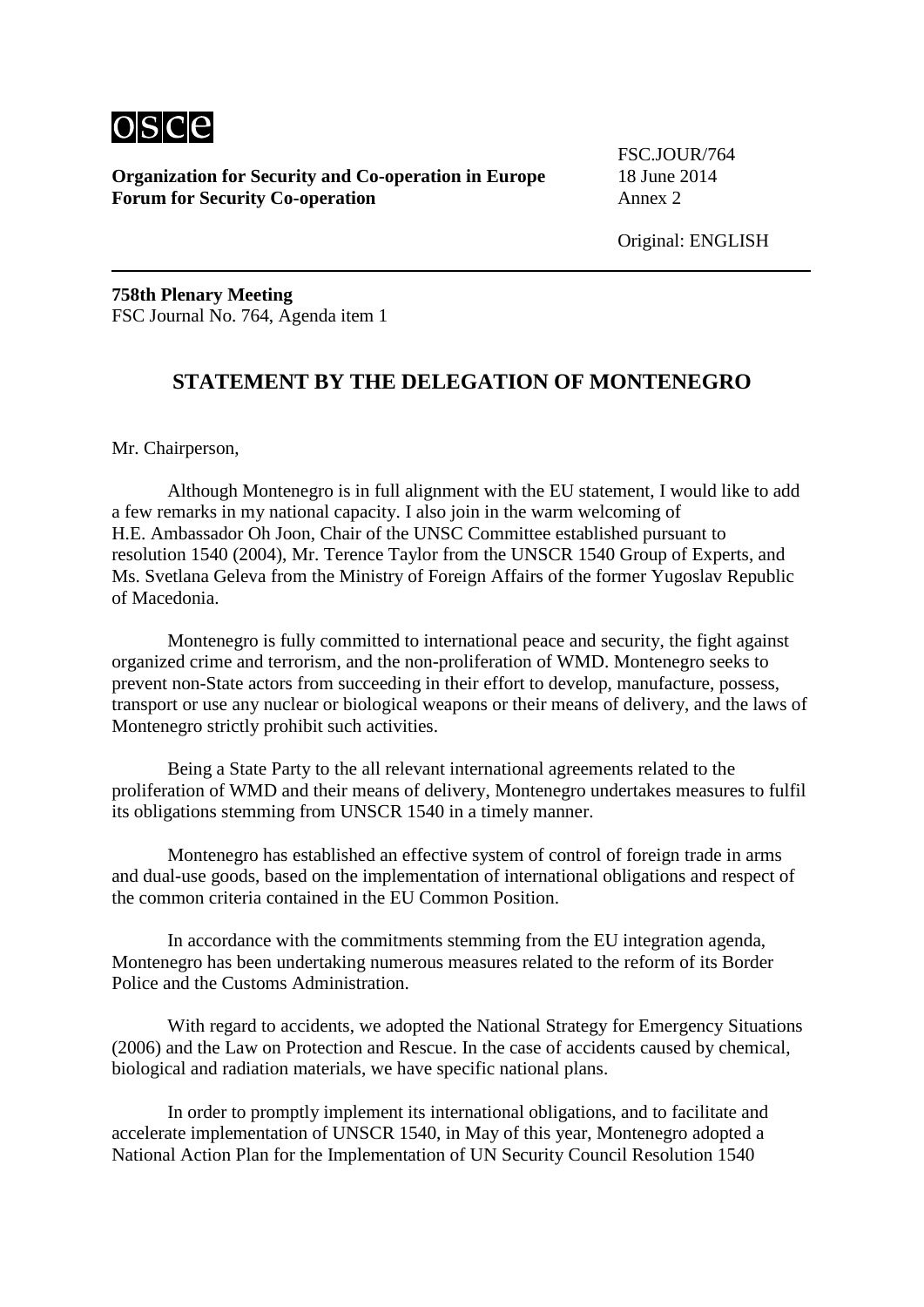(2014–2018), which defines priorities, policies and plans for further activities of the competent institution of Montenegro in this field.

The Action Plan will enhance the timely and efficient fulfilment of all obligations stemming from this resolution and strengthen the mechanisms and legal framework which prohibit WMD proliferation. The Action Plan includes the key operational paragraphs of resolution 1540, and its goals are adjusted to our legal framework and administrative capacities. This document contains measures for improving the national legislation and strengthening capacities in order to successfully implement the resolution.

In order to realize the concrete steps and measures which need to be undertaken by the competent institutions in Montenegro, aiming at strengthening the whole system of prevention of WMD proliferation, Montenegro would greatly appreciate international support.

Assistance is needed in the following areas: information exchange, expert support, organization of training, CBRN detection equipment, transport of dangerous substances and protection in relation to handling of those substances.

The relevant institutions have recognized the need for adequate equipment for detection of radioactivity and portal monitors at the border crossings.

Expert assistance will also be welcome in the development of the National Strategy to Combat Weapons of Mass Destruction and in the drafting of the Law on the Implementation of the Convention on the Prohibition of Chemical Weapons.

We are ready to provide precise data on the numbers and types of equipment and type of assistance needed.

We would greatly appreciate it if our partners would consider providing financial and expert contributions, in order to assist in the finalization of measures contained in our National Action Plan.

As we are planning to organize training courses, workshops and round tables for representatives of relevant national institutions, financial and expert assistance for the realization of these measures would be very welcome, especially for the training of customs officials at the border crossings in order to enable them to properly use detection equipment, and training for government officials in the field of the implementation of the Chemical and Biological Weapons Conventions, and CBRN risk response, as well as targeted training courses for the implementation of new regulations.

Montenegro will continue to respect and implement the provisions of resolution 1540 and to support the non-proliferation of WMD, at both the national and the international levels. We are confident that the international community led by the UN, through the active participation of all its members, will continue the work aimed at solving these complex issues.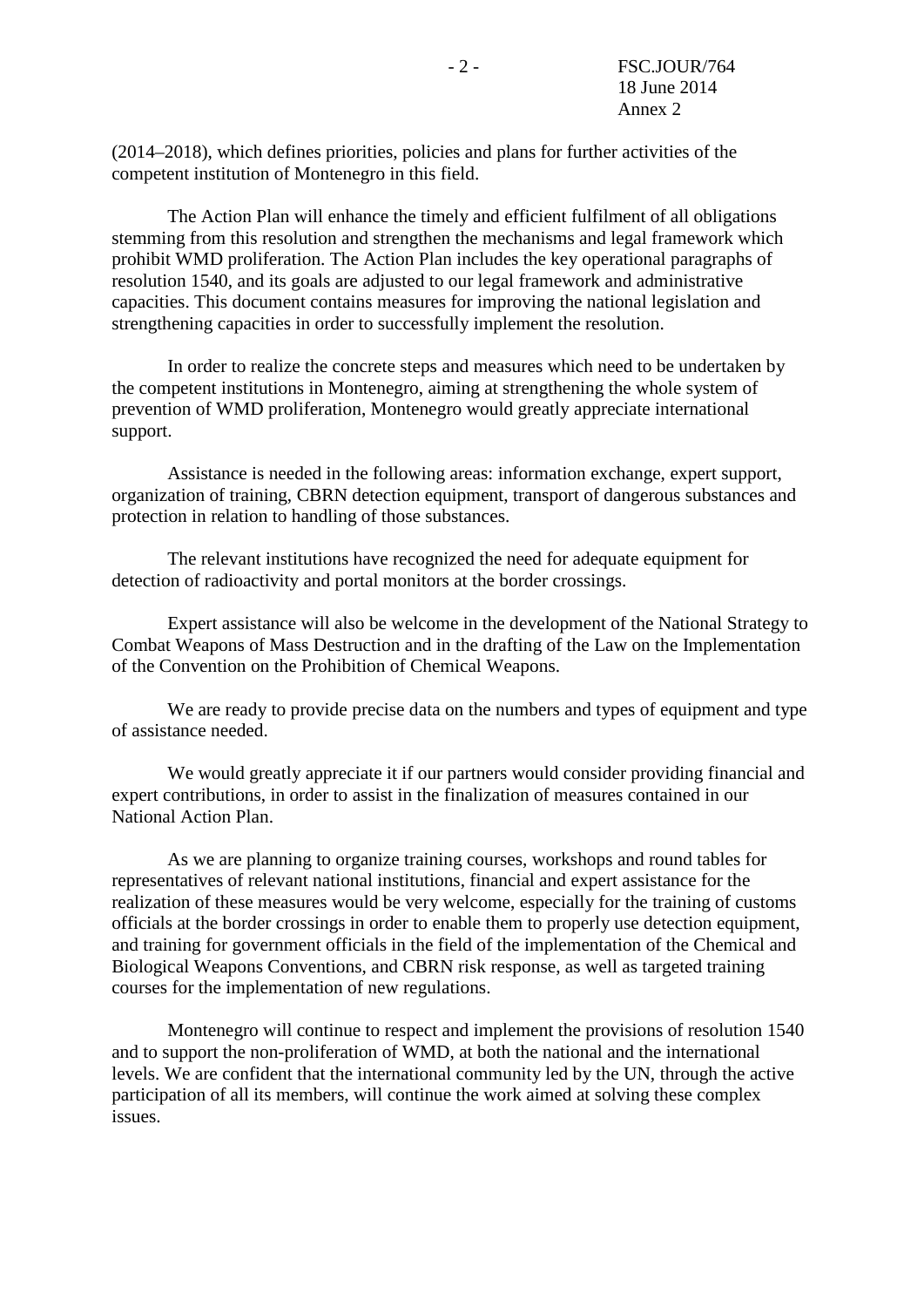To that end, we call upon all States to promote co-operation at the regional and global levels, in order to support the common goals and objectives of resolution 1540, and thereby strengthen global peace and security.

Mr. Chairperson,

In conclusion, I would like to take this opportunity to express my appreciation to the OSCE, the 1540 Committee and other partners for assistance in the preparation of the National Action Plan and the National Report on the Implementation of Resolution 1540.

I kindly ask you to attach this statement on the journal of the day.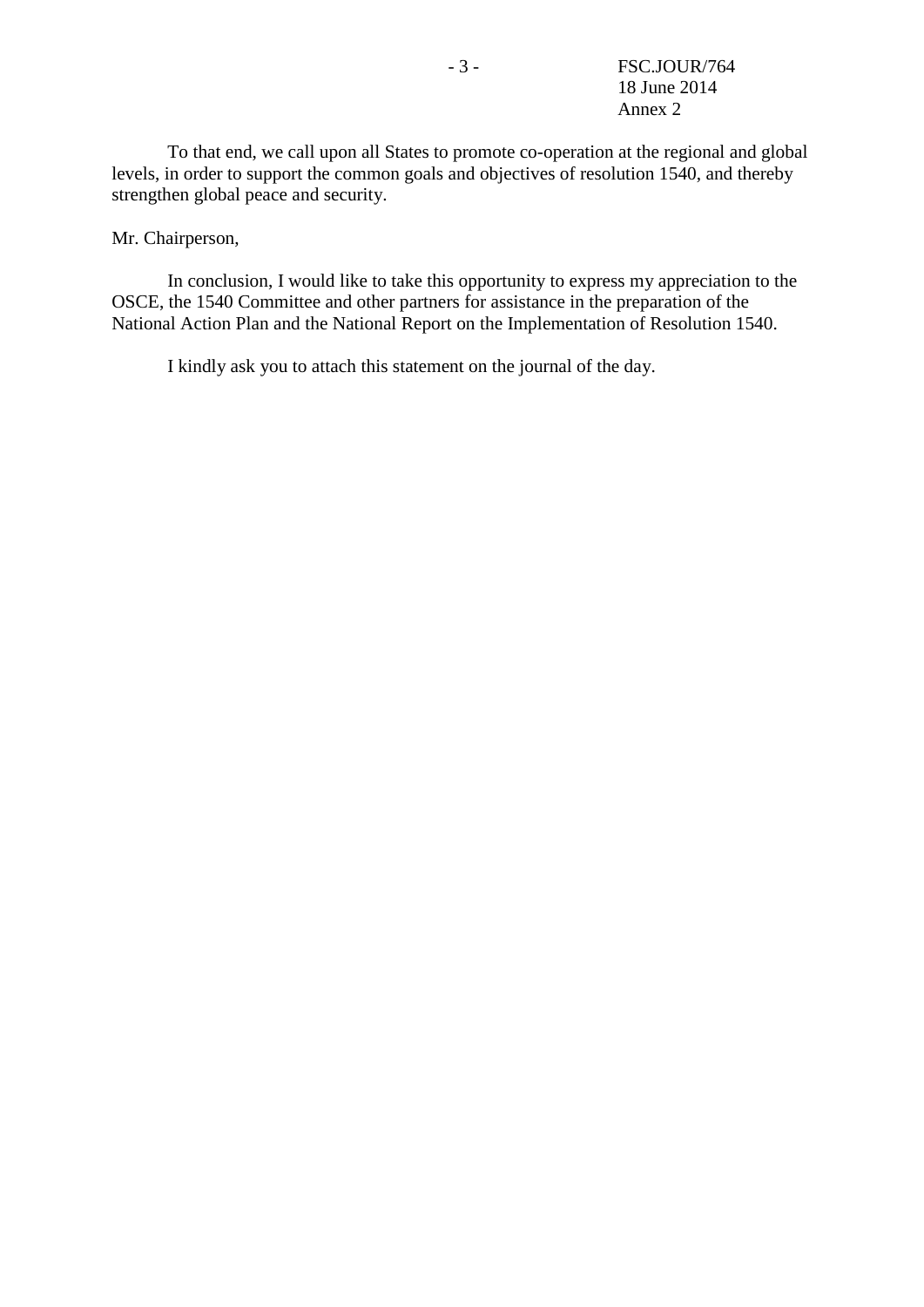

FSC.JOUR/764

Original: ENGLISH

**758th Plenary Meeting** FSC Journal No. 764, Agenda item 2(b)

# **STATEMENT BY THE DELEGATION OF THE UNITED KINGDOM**

Last week the UK Foreign Secretary William Hague and Angelina Jolie, Special Envoy for the UN High Commissioner for Refugees, co-chaired the Global Summit to End Sexual Violence in Conflict at the ExCel Centre in London.

This was the largest gathering ever brought together on the subject, with a view to creating irreversible momentum against sexual violence in conflict and practical action that impacts those on the ground.

Sexual violence in conflict is a uniquely destructive act and method of war. It inflicts unimaginable suffering. It is designed to destroy individuals, families and communities. It has the ability to prolong and reignite conflicts and perpetuate hatreds which are passed down for generations. Preventing and responding to sexual violence is therefore vital to resolving conflicts and building sustainable peace.

Sexual Violence in Conflict is a security issue that demands a security response. So what can we do? Amongst a host of ideas and practical proposals from the summit a couple stand out, as relevant to an organization build on security and co-operation:

- Illicit weapons play a significant role in the commission or facilitation of serious acts of gender-based violence or serious acts of violence against women and children in conflict. We therefore believe that governments should also reduce the risk of conflict including by signing and ratifying the Arms Trade Treaty;
- Ministers of Defence should take responsibility for preventing sexual violence by their armed forces. The Military is a critical partner for both prevention and protection, but needs to be better trained to deal with this sensitive issue. National military and police doctrine and training should be aligned to International Law;
- We believe that States should ensure that in ceasefires and peace negotiations, and the UNSC resolutions that support them, no amnesties should be given to those who commit sexual violence in conflict;
- UN Security Council resolution 1325, and the subsequent resolutions on Women, Peace and Security, provide a framework for how militaries can address sexual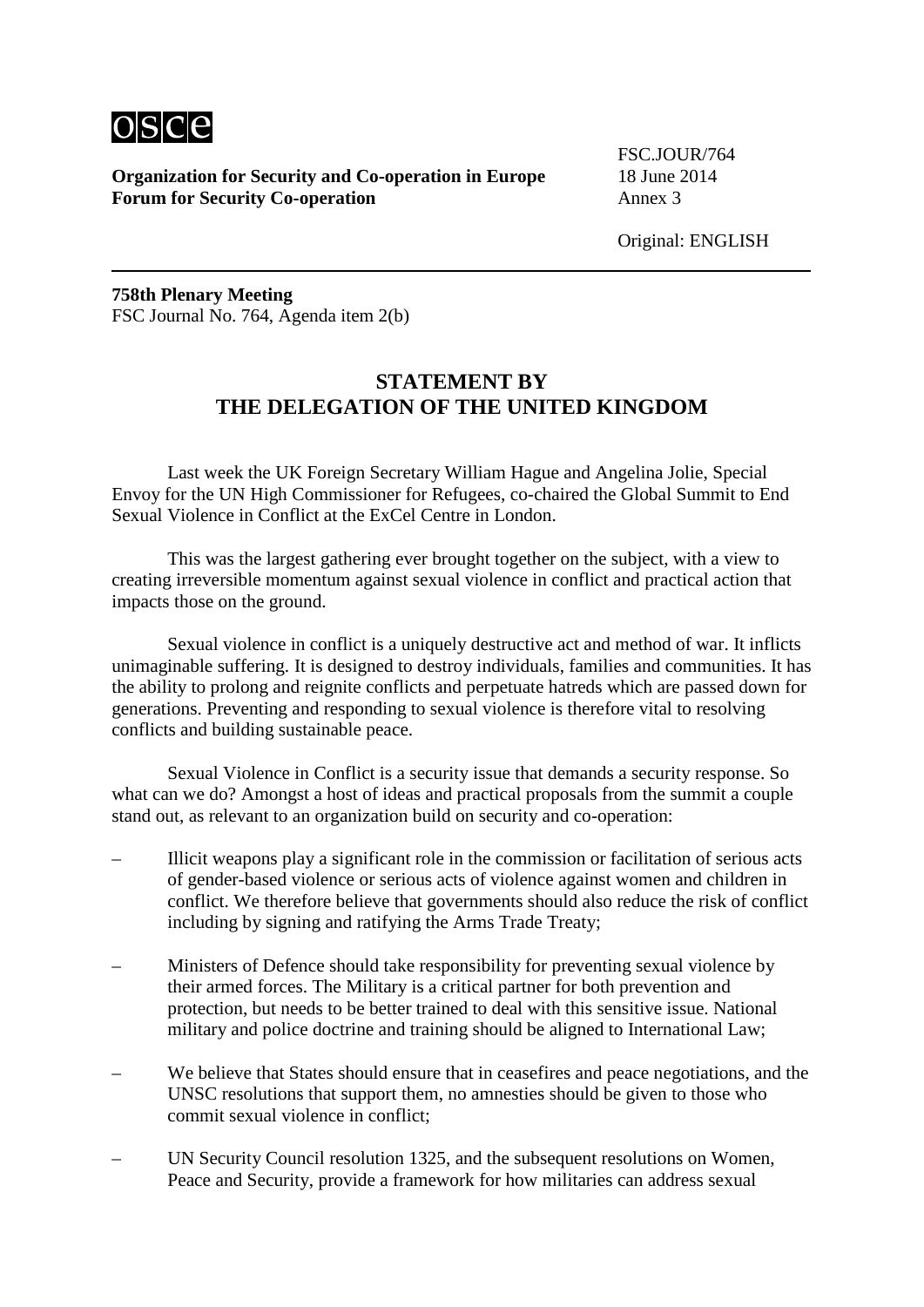violence in their doctrine and accompanying policies. Women's participation in the security sector at all levels has been recognized as a critical component of mission success.

The UK applauds and supports all that the UN, other multilateral organizations, including our own, are doing to halt this crime. The OSCE, ODIHR and the Geneva Centre for the Democratic control of the Armed Forces took part in the PSVI Summit this week. They hosted a side event which brought together strategic leaders on peacekeeping and other military operations to push forward the engagement of the military in ending sexual violence in conflict. But we the international community can – and must – do more.

The UK and others believe that we must shatter the culture of impunity that surrounds sexual violence committed in conflict. We recall that rape and other forms of serious sexual violence in armed conflict are war crimes and must be treated as such.

By working together, sharing our knowledge and our experience, mobilizing resources and committing our global political will we are determined to end the use of rape and other forms of sexual violence as weapons of war.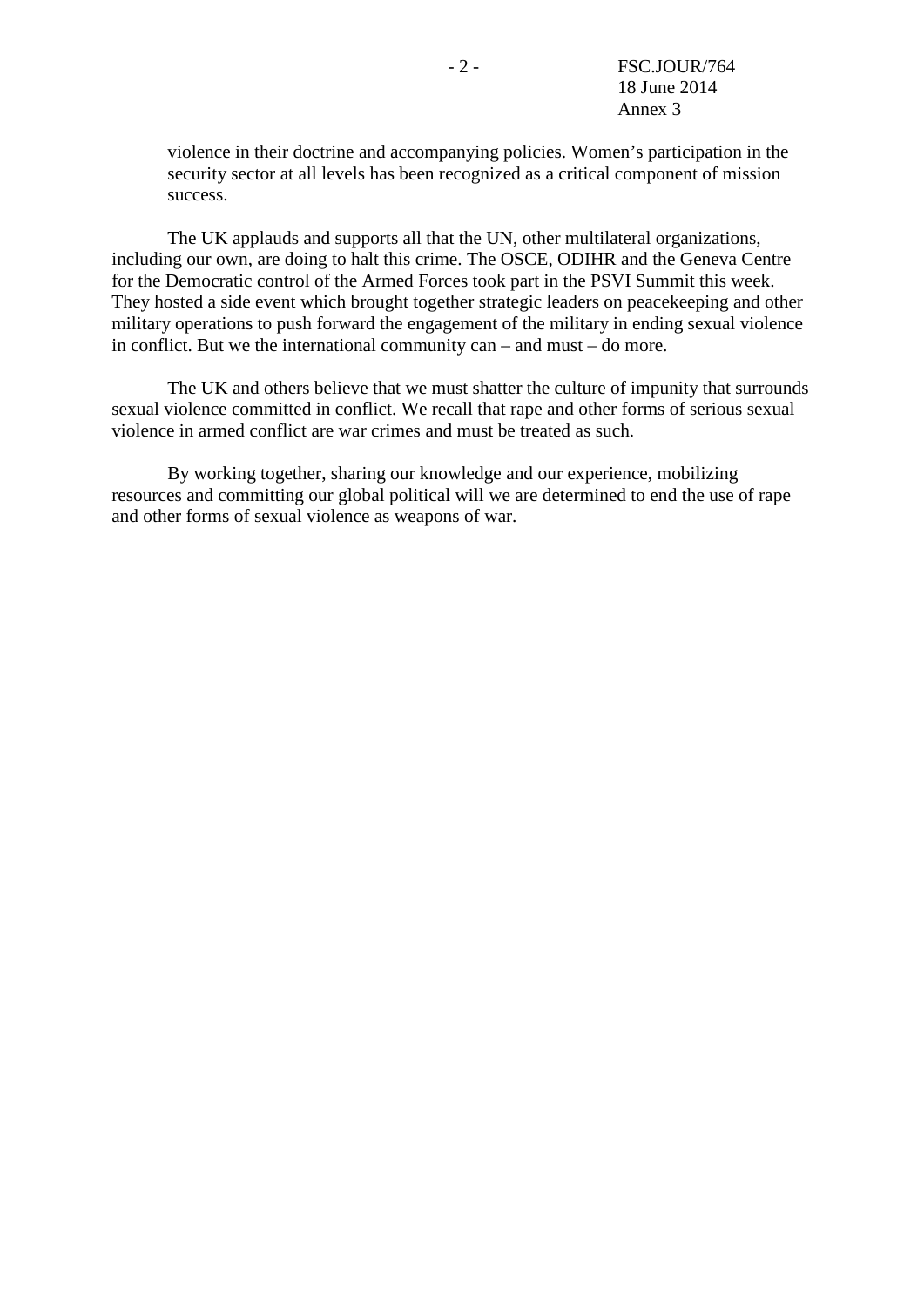

FSC.JOUR/764

**758th Plenary Meeting** FSC Journal No. 764, Agenda item 2(b)

#### **STATEMENT BY THE DELEGATION OF DENMARK**

Thanks, Mr. Chairperson,

On 10 June, Minister for Foreign Affairs Martin Lidegaard launched Denmark's 3rd National Action Plan for the implementation of Security Council resolution 1325 on Women, Peace and Security at an event in the UN-City in Copenhagen. The event was co-organized by UNDP, UNFPA, WHO, UN-Women, the British Embassy in Copenhagen and the Ministry of Foreign Affairs and also marked the opening of the global summit in London on the topic of ending sexual violence in conflict. In his speech, the Minister emphasized that there can be no sustainable peace without the full and equal participation of women, stressed the key role of the United Nations and gave examples of Denmark's engagement in ensuring protection and promoting women's participation in fragile and conflict-affected States. The Minister, who has been nominated one of 13 global champions for ending sexual violence by British Foreign Secretary William Hague, also talked about his personal commitment to this cause.

The objectives and policy priorities of Denmark's 2nd National Action Plan are still very relevant and the 3rd NAP, which covers the period 2014–2019 is therefore conceived as an update of the National Action Plan covering 2008–2013. It is signed by four ministers: the Minister for Foreign Affairs, the Minister for Trade and Development Co-operation, the Minister for Defence and the Minister for Justice and represents a co-operation between the Ministry of Foreign Affairs, the Ministry of Defence and the Danish National Police, representing the Ministry of Justice. The plan has a strong focus on results and contains a list of specific initiatives with indicators for each authority to implement during the coming five-year period.

The three objectives for Denmark's priorities and actions for implementing SCR 1325, are:

- Achieving greater, active participation of women in peace building at international and local levels;
- Enhancing the recognition of the special needs and rights of women and girls before, during and after armed conflict;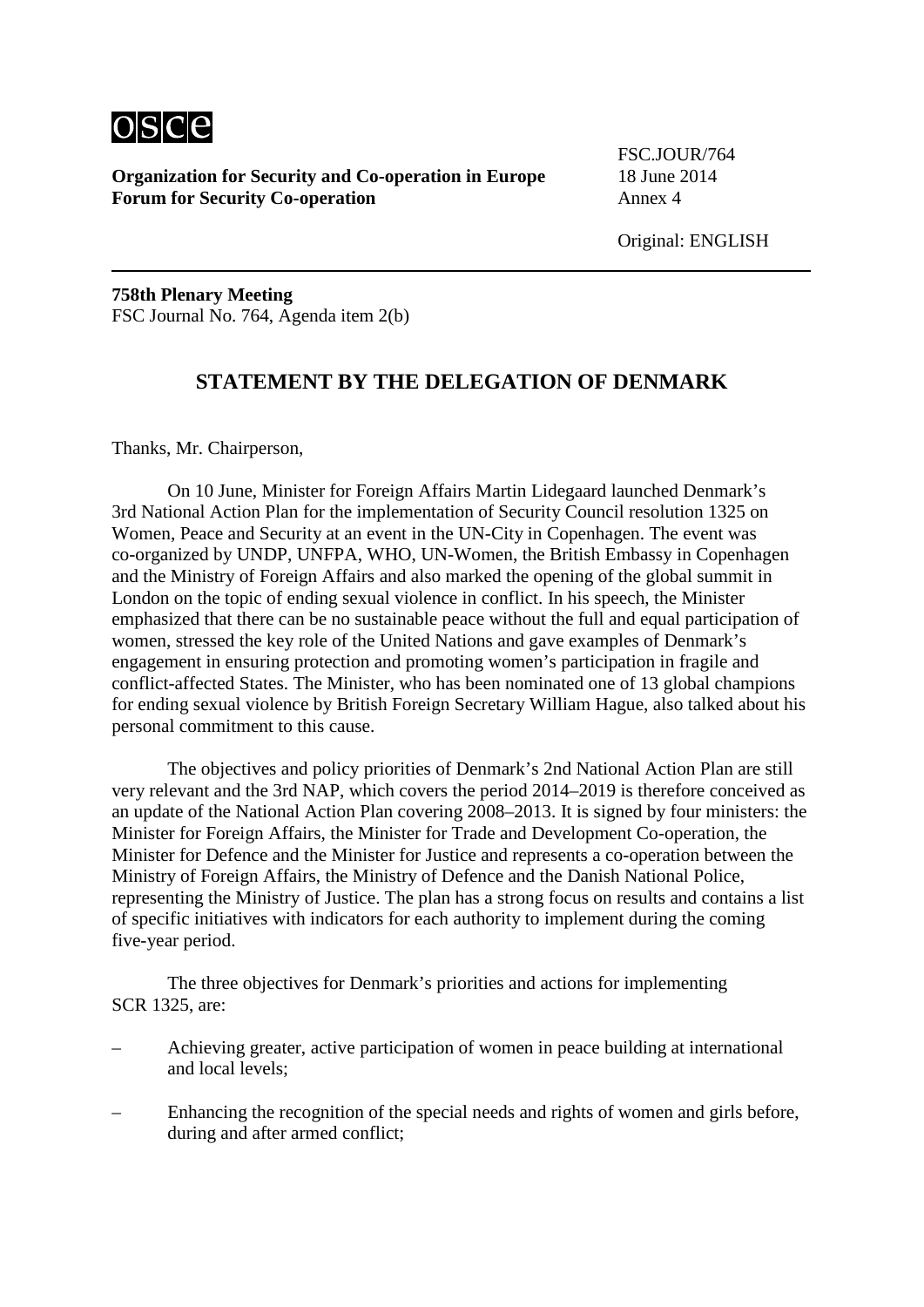– Providing protection of girls and women against violence, including gender-based violence, such as rape and sexual abuse, and ending impunity for gender crimes.

In relation to the launching event, the Minister for Foreign Affairs released the following statement:

"It is absolutely critical that the international community cooperates on ending the appalling use of rape as a weapon of war marring conflicts all over the world. The Danish Government believes protection and participation go hand-in-hand. A fundamental aspect of preventing sexual violence is to ensure that women play a key role in conflict resolution, peace processes and in the reconstruction of their societies. This message is at the heart of the National Action Plan on Women, Peace and Security, launched today by the Danish Government."

Mr. Chairperson, I will ask you to attached this statement to the journal of the day.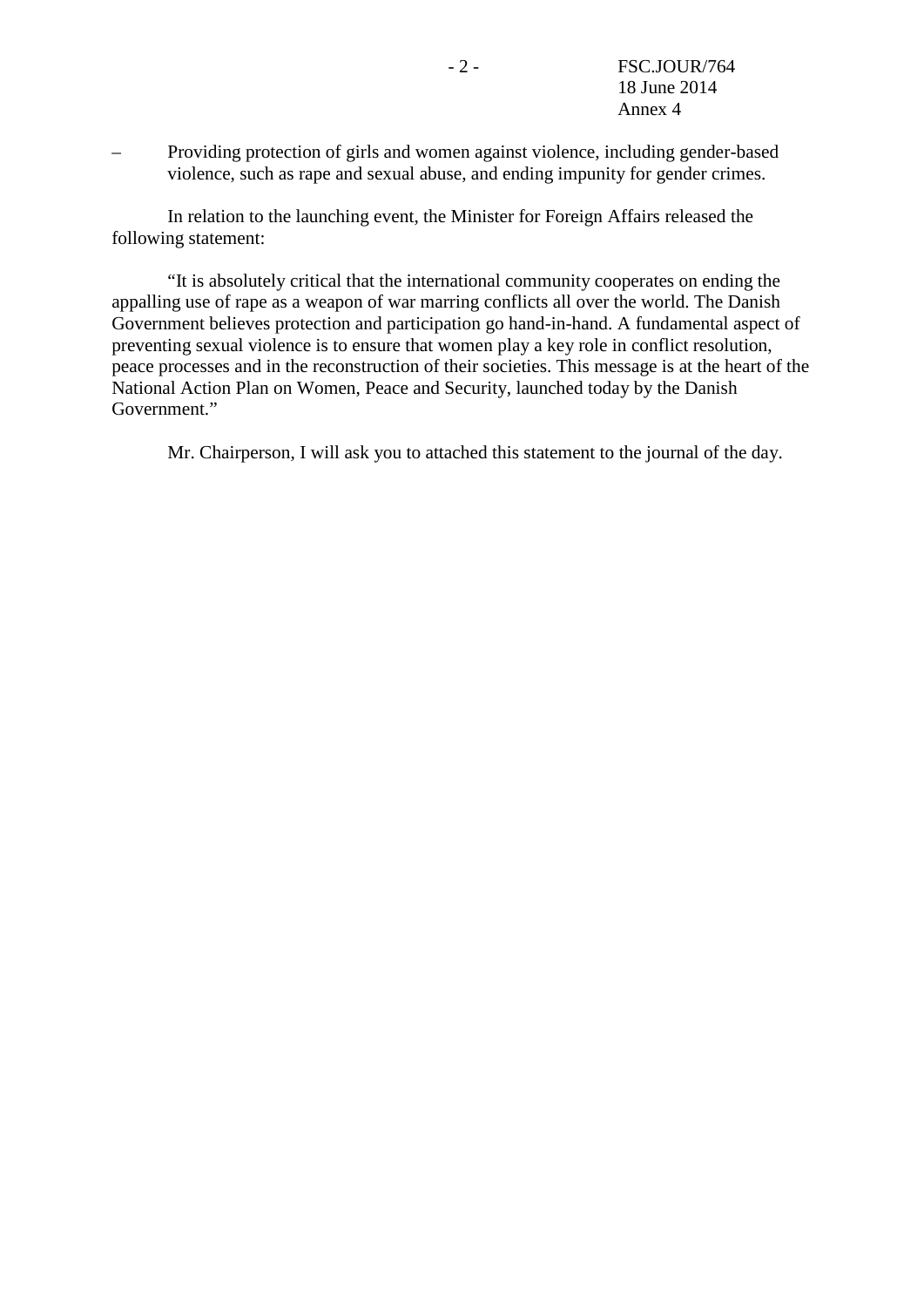

FSC.JOUR/764

Original: ENGLISH

**758th Plenary Meeting** FSC Journal No. 764, Agenda item 2(c)

#### **STATEMENT BY THE DELEGATION OF SERBIA**

Mr. Chairperson, Ladies and gentlemen,

I would like to inform the Forum for Security Co-operation about the Deputy Chiefs of Defence Meeting of the South Eastern Europe Defence Ministerial (SEDM) initiative, which was held in Belgrade on 11 and 12 June 2014.

The delegations of 14 countries participating in the SEDM, one observer country and delegations of international organizations met in order to foster further military co-operation in South-Eastern Europe and to strengthen stability and security in the region.

In his opening statement, the State Secretary of the Serbian Ministry of Defence, Mr. Zoran Djordjević, noted Serbia's particular concern for co-operation with neighbouring and regional countries, given that all those countries faced similar security challenges. He stressed that the floods that had recently affected Serbia, Bosnia and Herzegovina and Croatia had shown that defence co-operation was imperative in the present day.

At the meeting, the Deputy Chiefs of Defence had the opportunity to receive updates on activities and decisions presented by the current Chair of the SEDM, Mr. Valeriu Nicut, State Secretary for Defence Policy and Planning of the Romanian Ministry of Defence, and also heard the presentation of South-Eastern Brigade Commander, Brigadier General Hakan Eser. They also considered a series of topics focussing on improving the effectiveness of the projects under the SEDM initiative.

Furthermore, the Deputy Chiefs of Defence noted the quality of the achievements attained in the SEDM process during the first year of the Romanian Chairmanship and agreed that the next meeting would be held in Albania in 2015.

#### Mr. Chairperson,

SEDM as a regional initiative is the most effective platform for discussing political and military issues and contributes to co-ordination and co-operation among the participating States regarding specific issues of common interest on the agendas of different international organizations, including the OSCE. In this light, the SEDM process and projects under this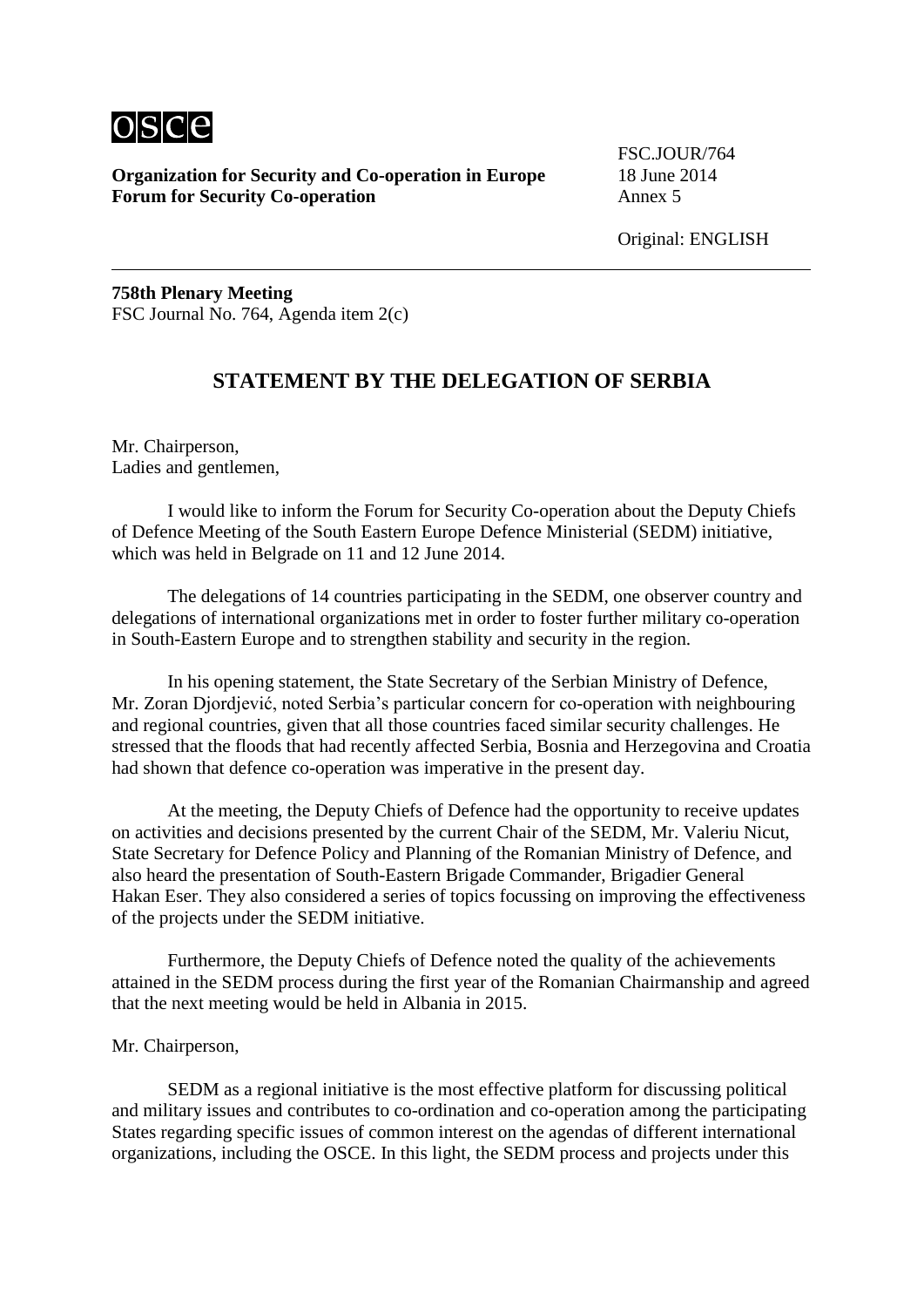initiative truly make a valuable contribution to promoting co-operation in the spirit of the OSCE co-operative security approach.

Considering the joint efforts that we have invested in furthering the development of co-operation and dialogue, on behalf of the Republic of Serbia, I would like to take this opportunity to thank all the participating States of the SEDM and emphasize the importance of regional co-operation for all the countries of South-Eastern Europe.

Thank you, Mr. Chairperson.